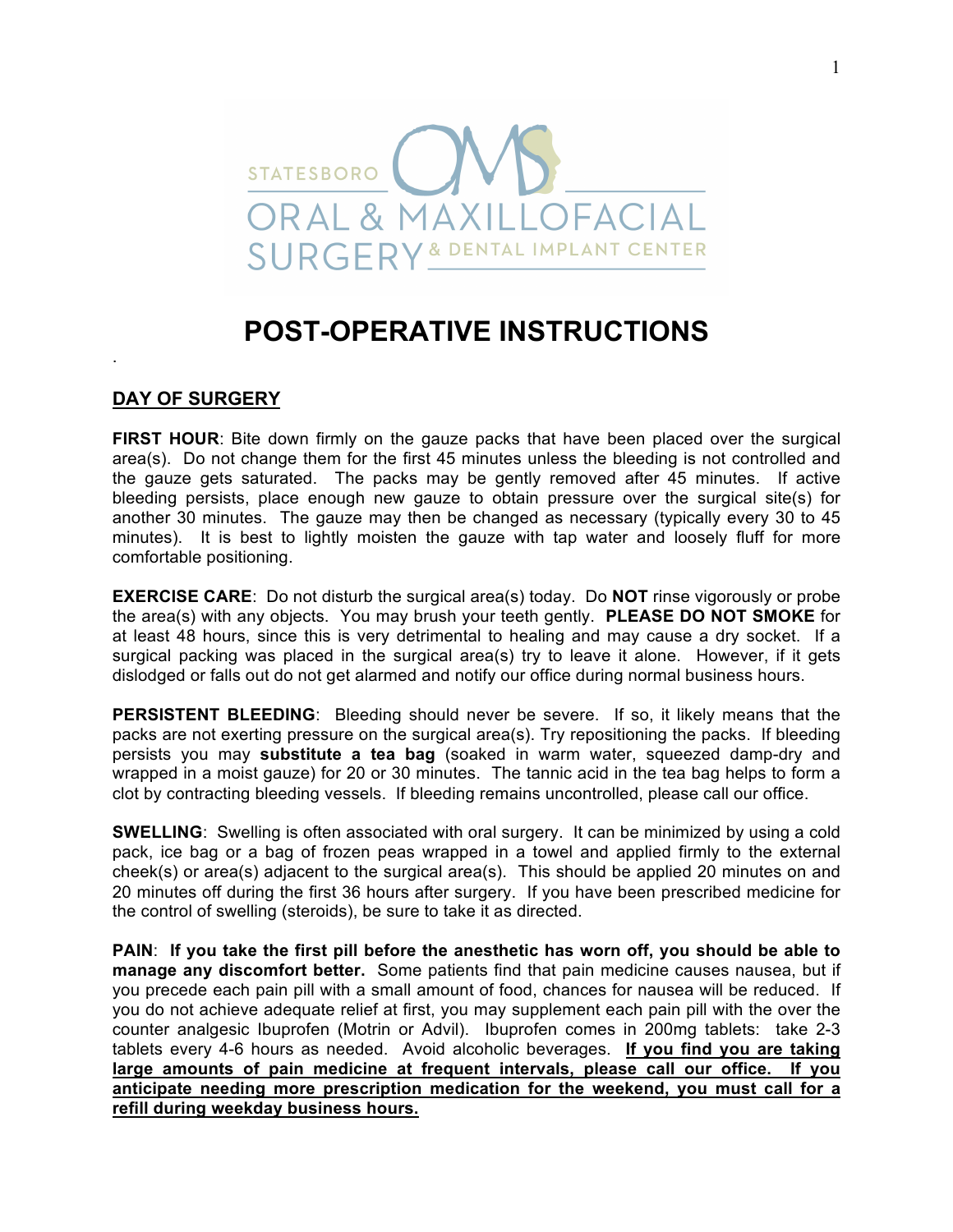**NAUSEA**: Nausea is not uncommon after surgery. Sometimes pain medications are the cause. Nausea can be reduced by preceding each pain pill with a small amount of soft food. Classic Coca Cola or Ginger Ale may also help with nausea.

**DIET:** Eat any nourishing food that can be taken with comfort. Avoid hot foods for the first day or two. Do not use a straw for the first few days after surgery. It is sometimes advisable, but not absolutely required, to confine the first day's intake to liquids or pureed foods (soups, puddings, yogurt, milk shakes, etc.) It is best to avoid foods like nuts, sunflower seeds, popcorn, etc., which may get lodged in the surgical area(s). Over the next several days you may gradually progress to solid foods. It is important not to skip meals! If you take nourishment regularly you will feel better, gain strength, have less discomfort and heal faster. Also, make sure that you are drinking at least 6-8 glasses of fluids a day. If you are a diabetic, try to maintain your normal eating habits and closely monitor your blood sugar.

**SHARP EDGES:** If you feel something with hard or sharp edges in the surgical area(s), it is likely you are feeling the bony walls which once supported the extracted teeth. Occasionally small slivers of bone may work themselves out during the following week or so. If they cause concern or discomfort, please call the office.

**ANTIBIOTICS**: If you have been placed on antibiotics, take the medication as directed. Antibiotics are given to help prevent infection. Discontinue antibiotic use in the event of a rash or other unfavorable reaction. Call the office if you have any questions. Antibiotics can also reduce the effectiveness of birth control. If you are taking birth control use another form of contraception for one entire menstrual cycle after you finish taking the antibiotics.

**DENTURES INSERTED DURING SURGERY**: If your dentist fabricated a denture for you which was placed during the surgery, only take out the denture for 5 minutes at a time to rinse it 3 to 4 times a day for the first 48-72 hours following surgery. Leaving the denture out of your mouth for longer than 5 minutes could result in swelling which will prevent the denture from fitting back into your mouth. Please notify your dentist a day or two after surgery and schedule an adjustment appointment with them. If immediate dentures have been inserted, sore spots may develop. In most cases, your dentist will see you after surgery and make the necessary adjustments to relieve those sore spots. Failure to do so may result in severe denture sores, which may prolong the healing process.

### **INSTRUCTIONS FOR THE SECOND AND THIRD DAYS**

**MOUTH RINSES**: Keeping your mouth clean after surgery is essential. Use 1/4 teaspoon of salt dissolved in an 8 ounce glass of warm water and gently rinse with portions of the solution, taking five minutes to use the entire glassful. Repeat as often as you like, but at least two or three times daily (especially after meals).

**BRUSHING:** Begin your normal oral hygiene routine as soon as possible after surgery. Soreness and swelling may not permit vigorous brushing, but please make every effort to clean your teeth and mouth within the bounds of comfort. If you had a dental implant placed there may be a metal healing abutment protruding through the gingival (gum) tissue. It is OK to gently brush this healing abutment to keep it clean.

**HOT APPLICATIONS**: You may apply warm compresses to the skin over the area(s) of swelling (hot water bottle, hot moist towels, heating pad) for 20 minutes on and 20 minutes off to help soothe tender areas. This will also help decrease swelling, stiffness and/or bruising.